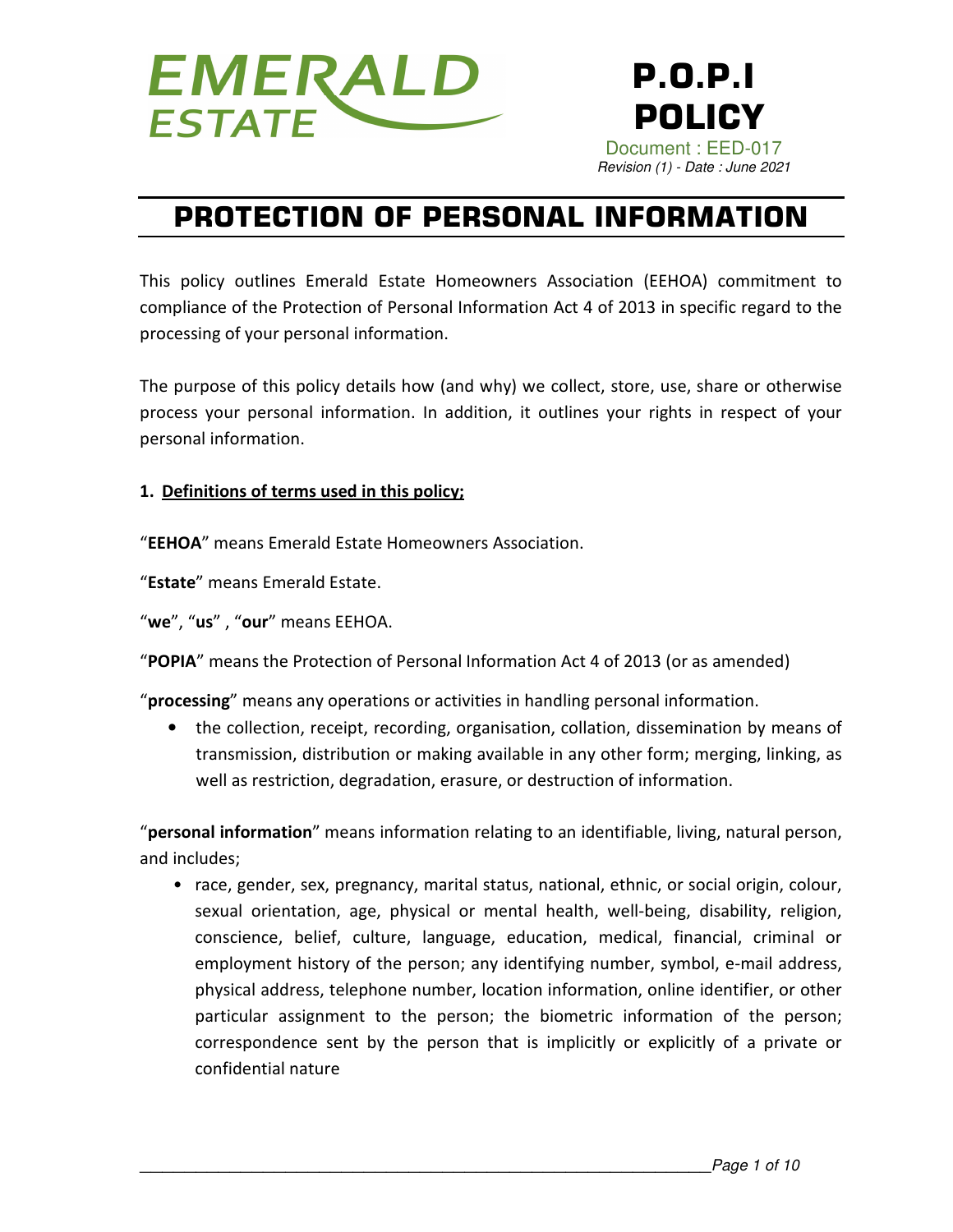

# **PROTECTION OF PERSONAL INFORMATION**

### 2. **The type of information we collect**

We may collect and process the following personal information about you:

- Full names
- Email address, telephone number, physical address, postal address and erf number;
- Marital status
- Date of birth, age, gender, race, nationality, title and language preferences;
- Identity number and/or passport number;
- Vehicle registration number, vehicle type and colour;
- Vehicle licence and driving licence;
- Biometric information, and if applicable, hands, facial recognition and/or retinal scanning;
- Employment details;
- Correspondence from you of a private or confidential nature;
- such other personal information as is reasonably required by us to engage with you and/or provide services to you.

#### 3. **The manner in which we collect your information**

We may collect or obtain your personal information:

- directly from you;
- during the course of our interactions with you;
- when you visit the Estate;
- when you visit and/or interact with our website or any other social media platforms
- from publicly available sources;
- from a third party who is authorised to share that information;
- via a mobile or other software app developed for the Estate.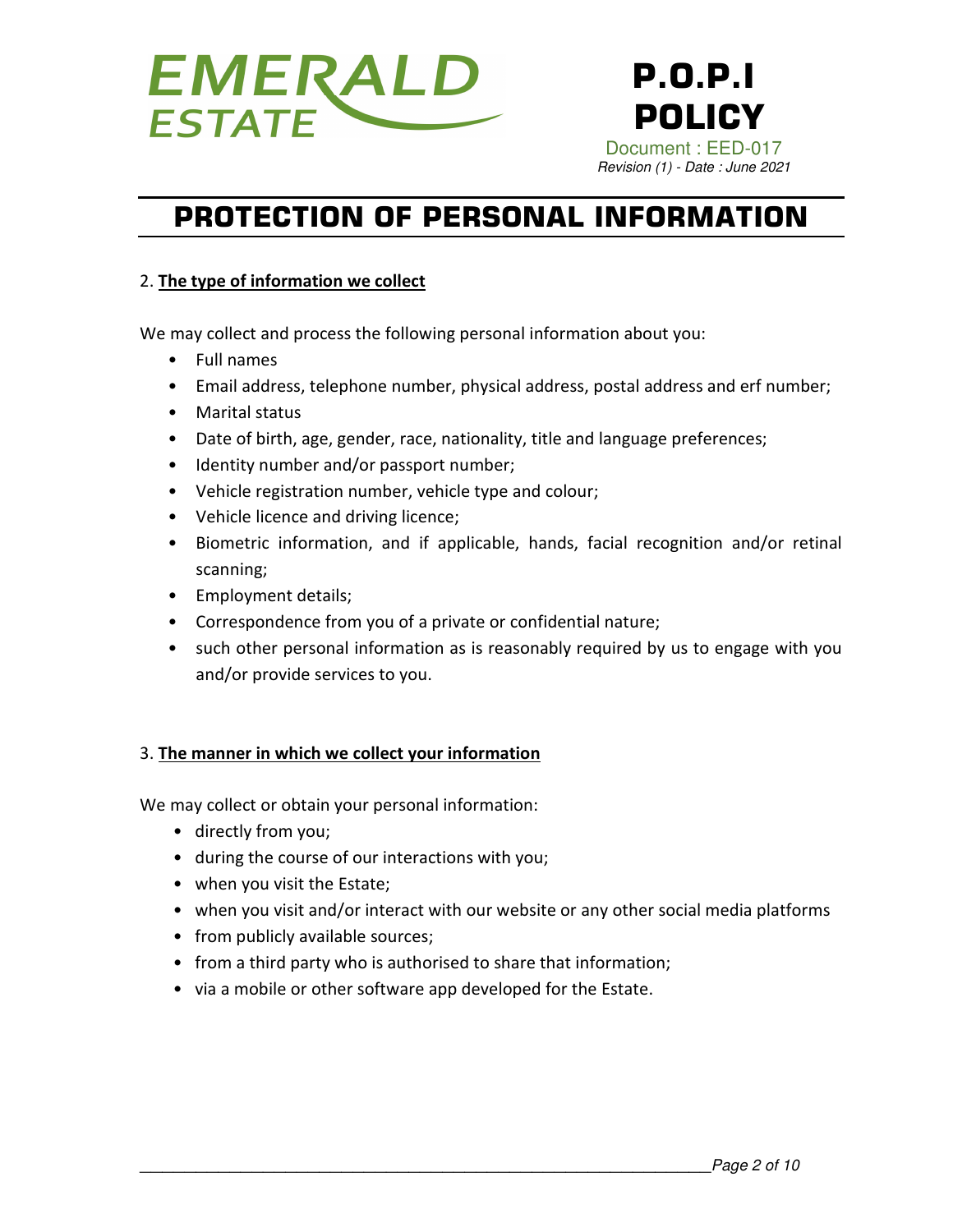

# **PROTECTION OF PERSONAL INFORMATION**

### 4. **The manner in which we process your information**

The personal information we may collect - and why and how we use it - depends on our relationship with you. POPIA requires that personal information "is collected for a specific, explicitly defined and lawful purpose related to a function or activity of the responsible party."

POPIA provides that personal information may only be processed if:

- *(a) the data subject or a competent person where the data subject is a child consents to the processing;*
- *(b) processing is necessary to carry out actions for the conclusion or performance of a contract to which the data subject is party;*
- *(c) processing complies with an obligation imposed by law on the responsible party;*
- *(d) processing protects a legitimate interest of the data subject;*
- *(e) processing is necessary for the proper performance of a public law duty by a public body;*
- *(f) processing is necessary for pursuing the legitimate interests of the responsible party or of a third party to whom the information is supplied.*

Annexure A to this policy sets out a list of the types of information we collect and explains why we collect and how we use it. We may collect other personal information from time to time where you provide it to us, as necessary for our business requirements, or in order to comply with applicable laws. For Emerald Estate, this is specifically the Companies Act 71 of 2008.

### 5. **Who we share your personal information with**

Depending on the circumstances, we may disclose your personal information to the following categories of persons: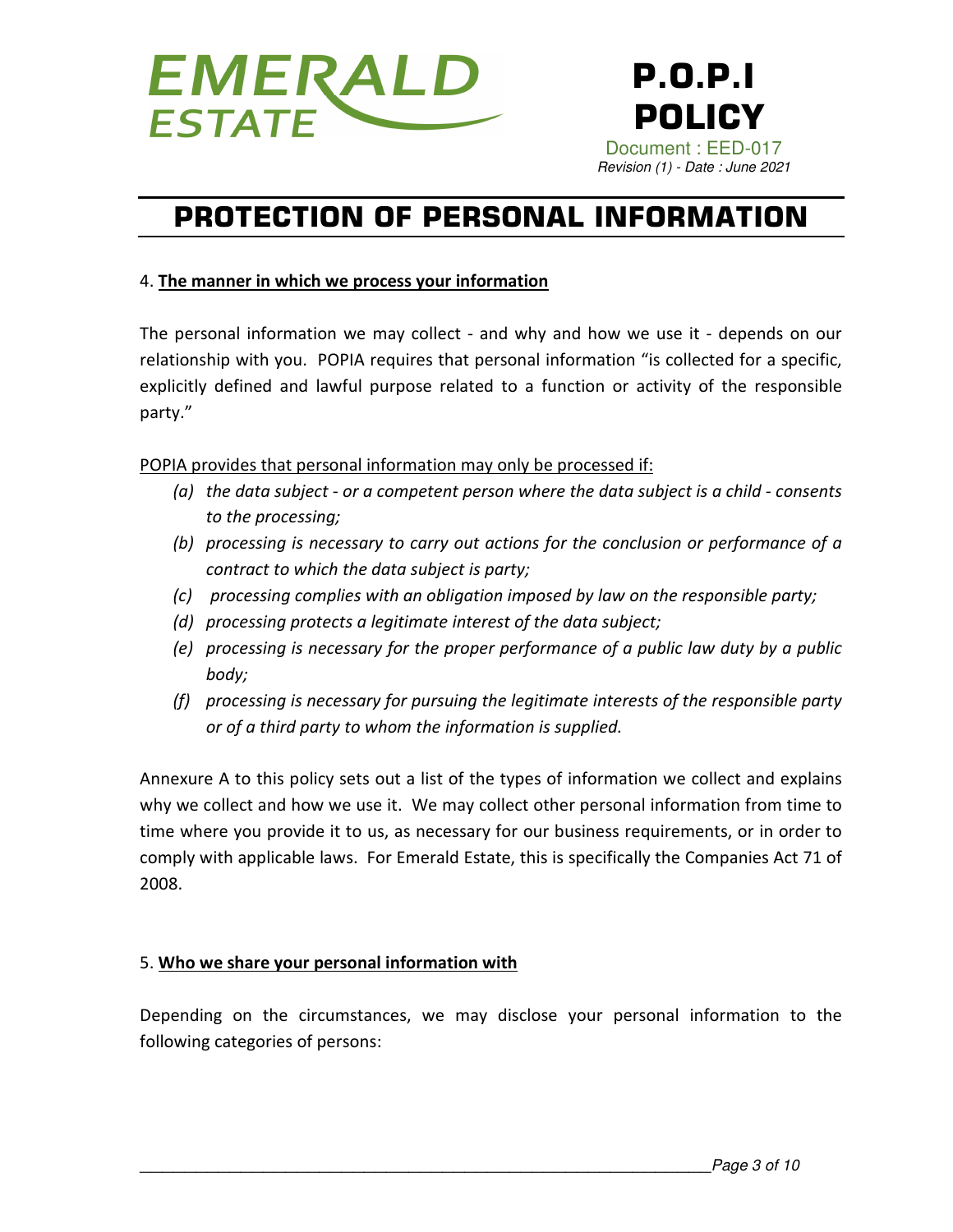

# **PROTECTION OF PERSONAL INFORMATION**

- Auditors, legal and other professional advisers and consultants of the Estate or other third parties who help us deliver our services, including the Estate's managing agents and all committees of the Association;
- Information Technology and other service providers who help us run the Estate or otherwise manage or store the personal information;
- Government and law enforcement authorities;
- Other third parties where disclosure is required by law or otherwise required for us to perform our obligations and provide our services; and
- To any other person with your consent to the disclosure.

Emerald Estate and it's managing agents commit to take reasonable steps to protect the confidentiality and security of your personal information when it is disclosed to any third party and seek to ensure the third-party deals with your information in accordance with our instructions, applicable privacy laws, and only for the purpose for which it is disclosed.

### 6. **The security of your data**

We may hold your personal information in electronic or in hard copy form. We may keep this information at our own premises, or at sites managed by our services providers. We are fully committed to keeping your personal information safe.

EEHOA use a range of physical, electronic, and procedural safeguards to do this. We update these safeguards from time to time in order to address new and emerging security threats. We also train our Managing Agents and Security staff on privacy matters as appropriate and seek to limit access to personal information to those of our people who need to know that information.

EEHOA have implemented appropriate security measures to protect your personal information that is in our possession against accidental or unlawful destruction, loss, alteration, unauthorised disclosure, unauthorised access, in accordance with applicable law.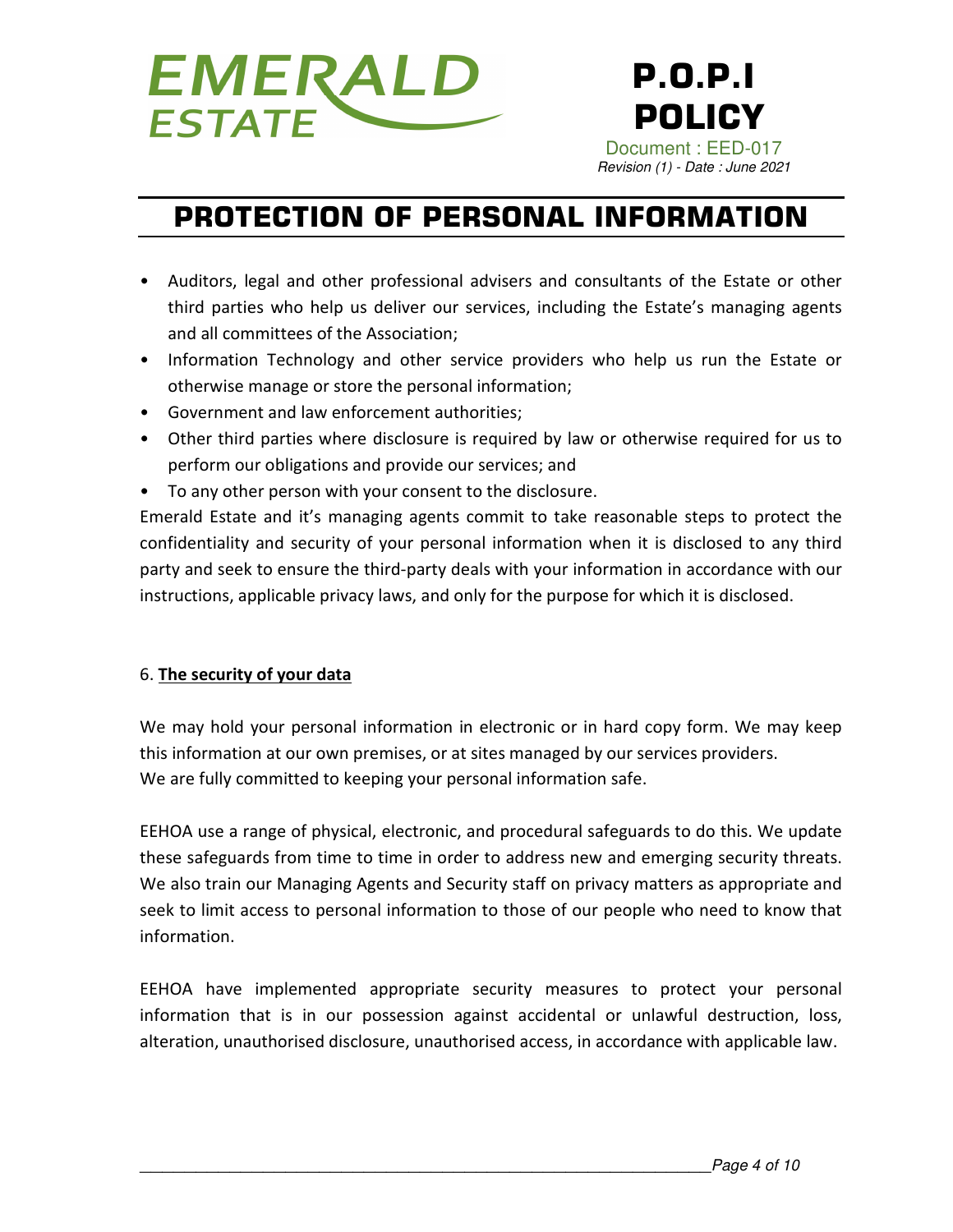

## **PROTECTION OF PERSONAL INFORMATION**

Where there are reasonable grounds to suspect that your personal information that is in our possession has been accessed or acquired by any unauthorised person, we will notify the relevant regulator and yourself, unless a public body responsible for detection, prevention or investigation of offences or the relevant regulator informs us that notifying you will impede a criminal investigation.

EEHOA, nor it's affiliates, will EVER hand any of your information to any other person/company/entity without your consent.

#### 7. **Duration of Personal Information retention**

EEHOA retains personal information we collect from you where we have an ongoing legitimate business need to do so (for example, to provide you with a service) or to comply with applicable business, legal, tax or accounting requirements.

EEHOA shall only retain and store your personal information for the period for which the information is required to serve the purpose for its collection, or a legitimate interest or the period required to comply with applicable legal requirements, whichever is longer.

#### 8. **International Storage of information notice**

In some cases, the third parties to whom we may disclose your personal information may be located outside your country of residence (for example, EEHOA information is stored in a secure cloud data service, system or server), and may be subject to different privacy regimes.

When we save personal information to these cloud servers or systems, we will take appropriate safeguards to protect your personal information to ensure that the recipient will handle the information in a manner consistent with this policy and the level of protection provided for in POPIA.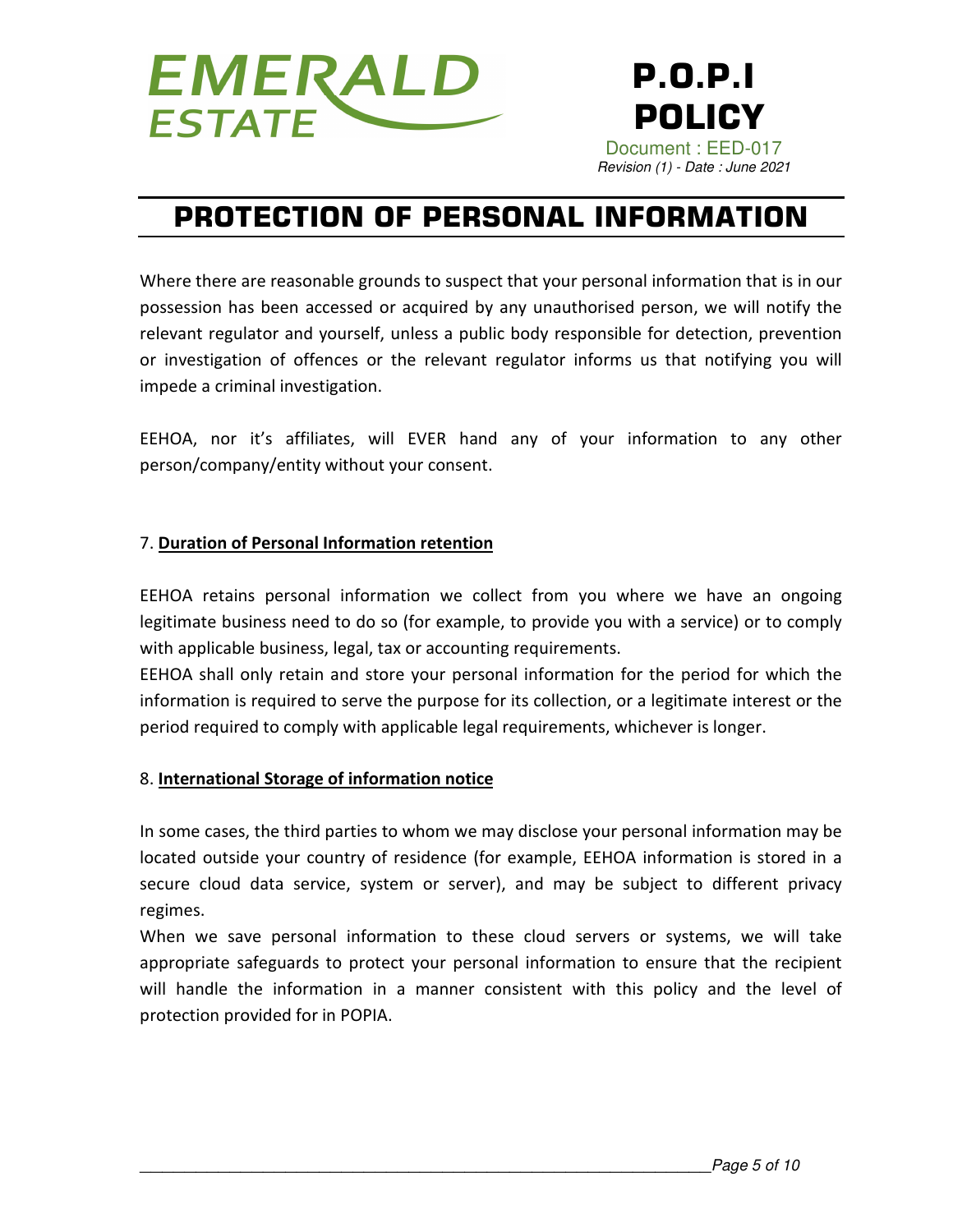

# **PROTECTION OF PERSONAL INFORMATION**

#### 9. **Your rights**

You have the right to:

- (a) ask what personal information we hold about you;
- (b) request access to the personal information that we hold about you;
- (c) Request us to update, correct or delete any out-of-date or incorrect personal information we hold about you;
- (d) unsubscribe from any communications we may send you; or
- (e) object to the processing of your personal information.

If you wish to exercise any of these rights or you have any queries regarding the personal information that we hold about you, you can contact us at the details provided below. To protect the integrity and security of the information we hold, we may ask that you follow a defined access procedure, which may include steps to verify your identity.

Residents specifically, we cannot delete all personal information we have about you, as these are legal requirements in terms of the Companies Act.

The table below sets out a list of the types of information we collect and why we use it.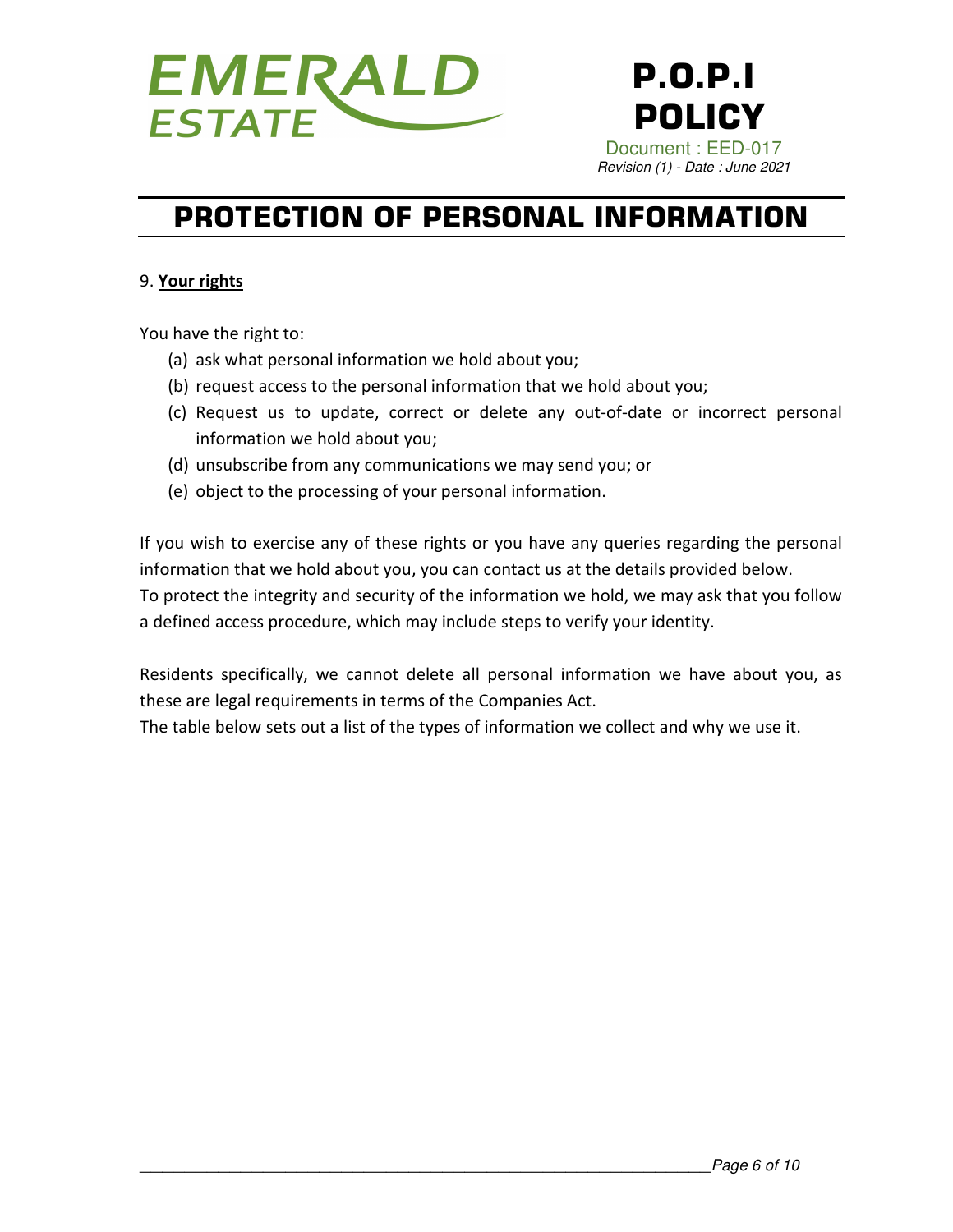

# **PROTECTION OF PERSONAL INFORMATION**

|                                                                                                                                                                                                                                                                                                                                                                                       | ЛШЕЛОНЬ Л                                                                                                                                                                                                                                                                                                                                                                                                                                                                                                                                                                                                                                                                                                                                                                                                                                  |
|---------------------------------------------------------------------------------------------------------------------------------------------------------------------------------------------------------------------------------------------------------------------------------------------------------------------------------------------------------------------------------------|--------------------------------------------------------------------------------------------------------------------------------------------------------------------------------------------------------------------------------------------------------------------------------------------------------------------------------------------------------------------------------------------------------------------------------------------------------------------------------------------------------------------------------------------------------------------------------------------------------------------------------------------------------------------------------------------------------------------------------------------------------------------------------------------------------------------------------------------|
| <b>Information Type</b>                                                                                                                                                                                                                                                                                                                                                               | Reasons why we may use this information                                                                                                                                                                                                                                                                                                                                                                                                                                                                                                                                                                                                                                                                                                                                                                                                    |
|                                                                                                                                                                                                                                                                                                                                                                                       |                                                                                                                                                                                                                                                                                                                                                                                                                                                                                                                                                                                                                                                                                                                                                                                                                                            |
| <b>Identification information:</b><br>name, photograph,<br>Your<br>passport,<br>identification,<br>national<br>biometric<br>information, gender, date of birth,<br>vehicle registration number, vehicle<br>license and driving license, information<br>regarding your employer.<br><b>Contact information:</b><br>Email address; telephone<br>number;<br>physical address; erf number | To verify your identity to, inter alia, enable you<br>to enter the Estate, to provide services to you,<br>undertake adequate security and monitoring<br>measures, comply with our legal and contractual<br>obligations, and otherwise for our legitimate<br>interests or those of a third party.<br>To contact you with information relevant to you<br>as a resident / supplier of the Estate and/or its<br>residents; to keep you informed about our<br>activities and updates, to respond to any queries<br>and requests, to manage and resolve any<br>commercial or legal complaints or issues, to<br>carry out planning and forecasting activities, to<br>comply with<br>legal<br>our<br>and contractual<br>obligations, for transfer of property and erf, and<br>otherwise for our legitimate interests or those of<br>a third party. |
| <b>Contact and payment information:</b><br>Information of suppliers / contractors /<br>service providers: such as, name; email;<br>telephone number; address, payment<br>and bank details                                                                                                                                                                                             | To enable us to procure products and services<br>from you, to keep you informed about our<br>activities and updates, to respond to any queries<br>and requests, to carry out market analysis and<br>research, to carry out planning and forecasting<br>activities, for other internal business processes,<br>to comply with our legal and contractual<br>obligations, and otherwise for our legitimate<br>interests or those of a third party.                                                                                                                                                                                                                                                                                                                                                                                             |

#### **ANNEXURE A**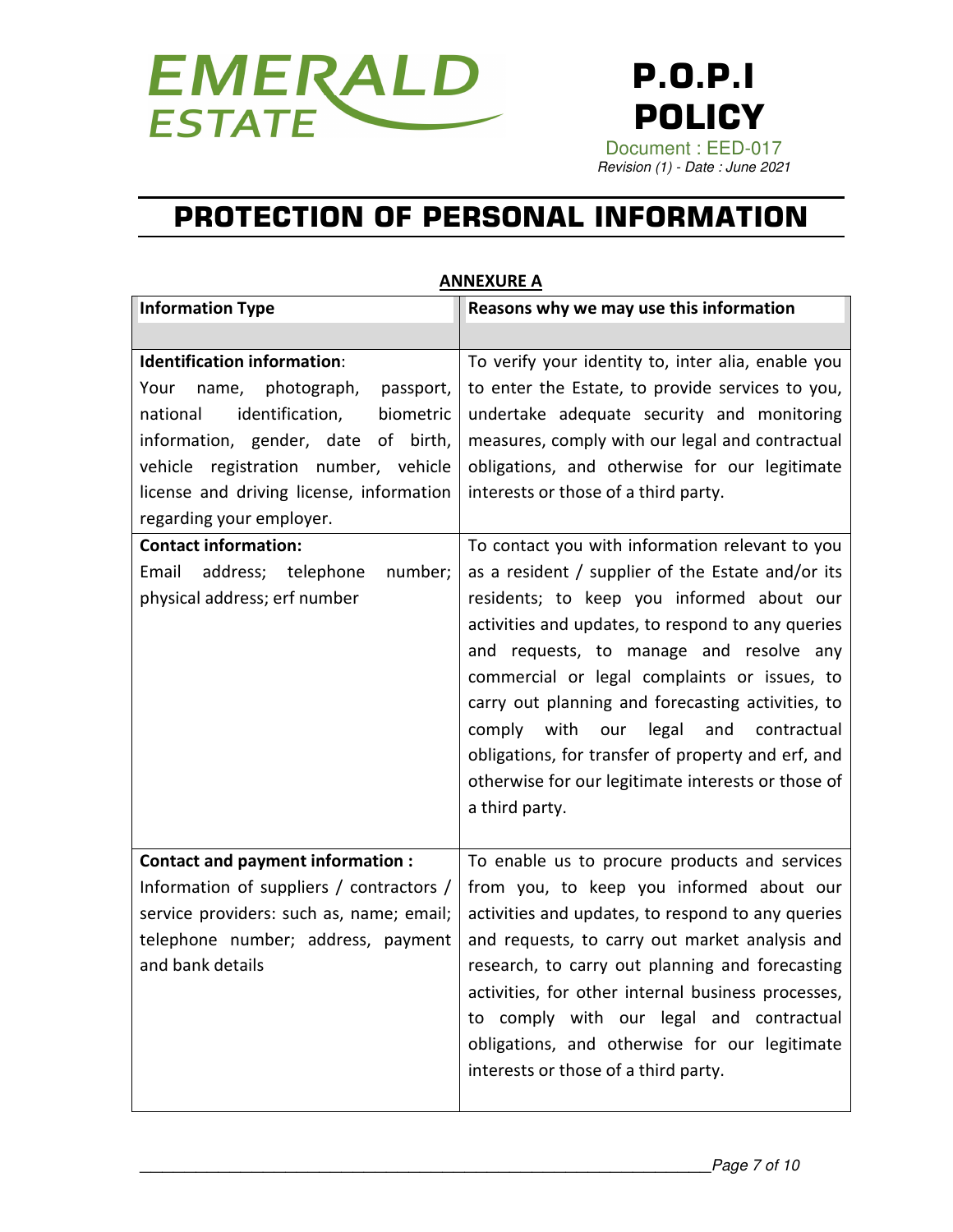

# **PROTECTION OF PERSONAL INFORMATION**

| Contact information of our directors,           | To enable you to carry out your role / duties, to  |
|-------------------------------------------------|----------------------------------------------------|
| trustees, staff (past /<br>present)<br>$\prime$ | carry out our contract with you, monitor your      |
| prospective employees:                          | performance and compliance with our policies /     |
| contact details, employment history,            | standards / procedures, provide you with           |
| references, vetting information, financial      | training and benefits and provide remuneration,    |
| information including banking details, IT       | to comply with our legal and contractual           |
| information and other<br>information            | obligations, and otherwise for our legitimate      |
| relating to employment (e.g.: leave;            | interests or those of a third party                |
| appraisals etc.)                                |                                                    |
|                                                 |                                                    |
| Information obtained during your visit:         | To allow you access to our Estate in line with our |
| registration<br><b>CCTV</b><br>images;<br>car   | security policies and procedures and to manage     |
| records<br>information;<br>and<br>access        | and resolve any legal or commercial complaints     |
| registration details.                           | or issues, including security practices.           |
|                                                 |                                                    |
|                                                 |                                                    |

#### Effective Date

This Policy was ratified and adopted at the Emerald Estate Directors Meeting - held electronically on the  $1^{st}$  July 2021, and comes into effect on the  $1^{st}$  July 2021.

#### Managing Agents Note

This Policy is read in conjunction with the POPI Policy of the Managing Agents, whose POPI Policy is identical in every respect to this document.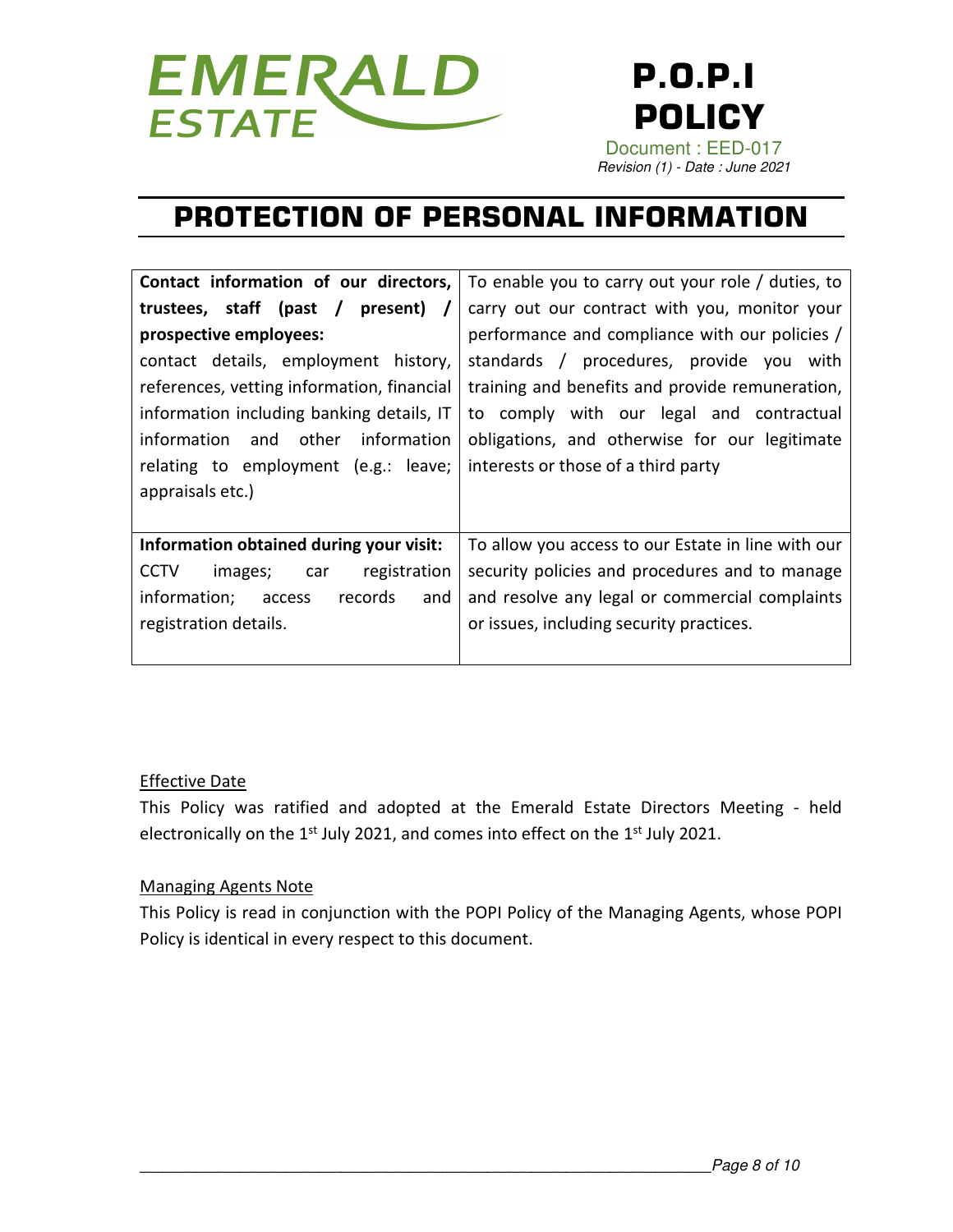

# **PROTECTION OF PERSONAL INFORMATION**

### **INFORMATION OFFICER: EMERALD ESTATE HOMEOWNERS ASSOCIATION**

The Information Officer role is by default that of the Designated Head of a Private Body in terms of the provisions of both the Promotion of Access to Information Act 2 of 2000 (PAIA) and the Promotion of Personal Information Act 4 of 2013 (POPI). The responsibilities defined for these roles in Emerald Estate Homeowners Association (2004/023760/08), a private body in terms of the aforementioned Acts are:

1) POPI Act Section 55(1): An Information Officer's responsibilities include:

- a) the encouragement of compliance, by the body, with the conditions for the lawful processing of personal information;
- b) dealing with requests made to the body pursuant to this Act;
- c) working with the Regulator in relation to investigations conducted pursuant to Chapter 6 (prior authorization) in relation to the body;
- d) otherwise ensuring compliance by the body with the provisions of this Act; and
- e) as may be prescribed.

POPI Regulations 2018: Responsibilities of Information Officers

2) Regulation 4:

- a) An Information Officer must, in addition to the responsibilities referred to in s55(1) of the POPI Act, ensure that:
	- i) A compliance framework is developed, implemented, monitored and maintained;
	- ii) A personal information impact assessment is done to ensure that adequate measures and standards exist in order to comply with the conditions for the lawful processing of personal information;
	- iii) A manual is developed, monitored, maintained and made available as prescribed in s14 and s51 of the PAIA Act;
	- iv) Internal measures are developed together with adequate systems to process requests for information or access thereto; and